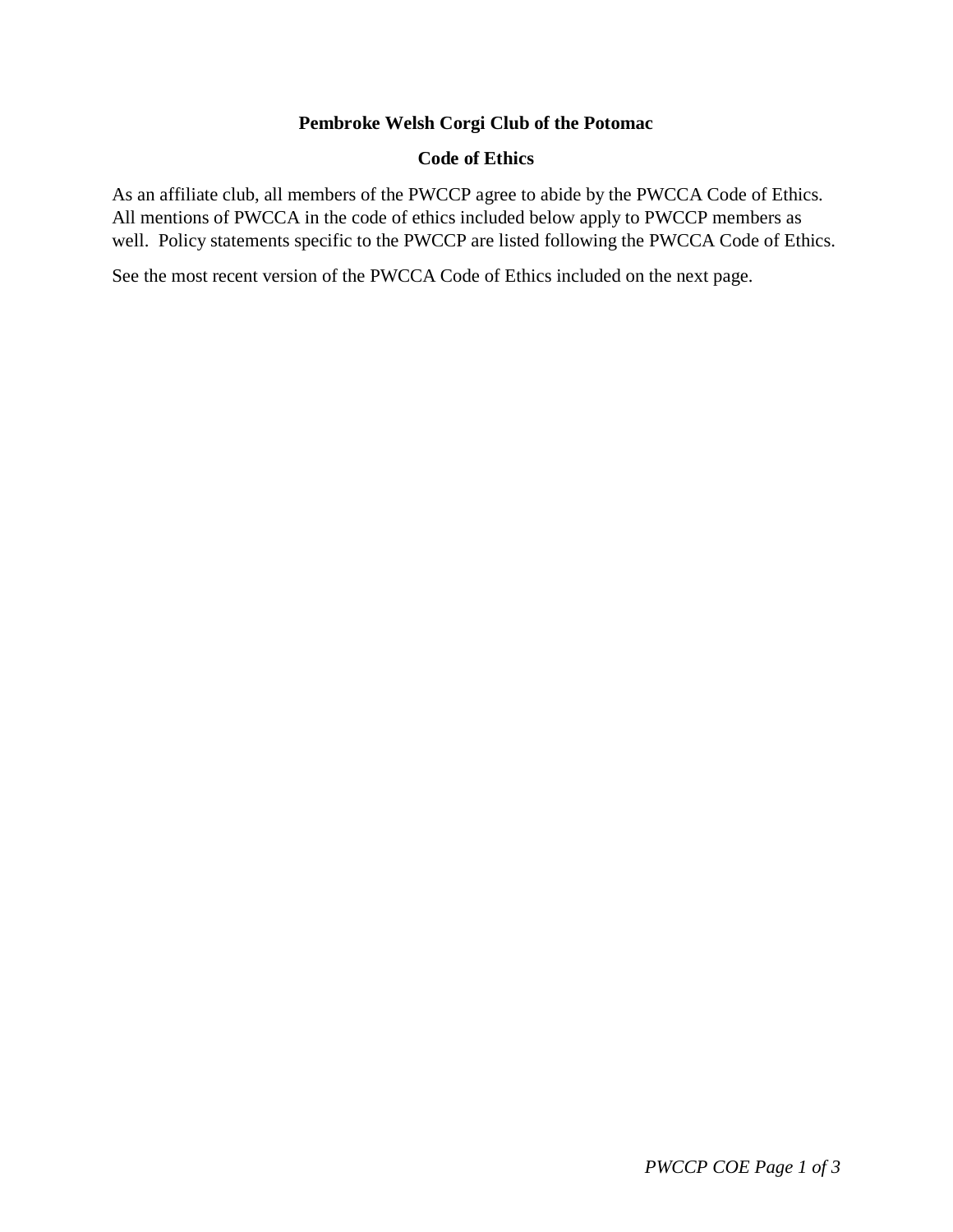### *CODE OF ETHICS PEMBROKE WELSH CORGI CLUB OF AMERICA*

The Code of Ethics is established in accordance with the objectives of the PWCCA to protect and advance the interests of the Pembroke Welsh Corgi. It is written to provide guidelines for responsible ownership and ethical breeding practices, and it is dedicated to the preservation and welfare of the Pembroke Welsh Corgi.

#### **All Members:**

- 1. PWCCA and Affiliate Club members shall be responsible for adherence to the Code of Ethics.
- 2. Individual members of the PWCCA and an Officer of each Affiliate Club shall re-affirm acceptance of the Code of Ethics on an annual basis, by written confirmation accompanying the PWCCA dues notice.
- 3. Shall maintain the best possible standard of health, cleanliness, safety and care of their Pembroke Welsh Corgi.
- 4. Shall consider breeding a litter only if the breeder is prepared to keep the resultant offspring for as long as it takes to suitably place each puppy.
- 5. Shall take lifetime responsibility to ensure that Pembrokes of their breeding are cared for in a safe and healthy environment.
- 6. Shall not release Pembroke Welsh Corgi litters, puppies or adults to pet dealers, commercial retailers or distributors or to any party for the purpose of resale, auction, lottery or raffle prize.
- 7. Shall sell puppies and adults in a manner that reflects the member's care, concern and integrity, by selling puppies or adults in good condition, good health, and of sound temperament.
- 8. Shall display good sportsmanship and conduct at all times and in such a manner as to reflect credit upon themselves, the PWCCA, and the breed.
- 9. Shall bear responsibility for truth and accuracy of any photographs or information personally used for breeding or advertisement.
- 10. Shall be accountable for the actions of a handler in their employ as they pertain to the Code of Ethics.
- 11. A Pembroke bred by a member of the PWCCA or sired by a stud dog owned by a member of the PWCCA that is turned into rescue shall be provided for, financially or in fact, by the breeder or stud dog owner.

#### **Breeders and Owners of Bitches and Stud Dogs, Alike, Should:**

- 1. Agree that the prime objective for breeding the Pembroke Welsh Corgi is to produce animals of exceptional quality. To that end, only breed dogs and bitches of sound temperament and structure, good health, and characteristic type as described in the American Kennel Club's (AKC) approved Official Standard for the Pembroke Welsh Corgi.
- 2. Be informed of and work diligently toward the elimination of hereditary health problems of the breed by refraining from breeding a dog or bitch if they have, in 2 litters to different partners, produced offspring with the same serious genetic defect, such as: blindness, deafness, PDA, lameness, or impairment of vital functions which prevent these offspring from living a normal, healthy life without major surgical or significant medical intervention.
- 3. Ensure that bitches and dogs to be bred are in robust health. Eyes and hips should be checked by accredited veterinarians and declared to be within normal limits. Members should make an effort to submit all health tests performed to the Canine Health Information Center (CHIC), for inclusion in their database.
- 4. Not breed a bitch prior to 1 year of age or older than 8 years; not permit more than 6 litters in her lifetime; not breed a bitch more than 2 out of 3 consecutive seasons.
- 5. Not breed to an unregistered Pembroke Welsh Corgi.
- 6. Honor all contracts regarding sales, co-ownerships, breeding rights, agreements, compensations, leases, stud service and/or any other written agreements set forth.
- 7. Acknowledge that the owner of the sire is as responsible as the owner of the dam in all matters of the welfare of the offspring. Anyone standing a Pembroke at stud bears great responsibility to the future of the breed; therefore, a stud owner should use the dog discriminately and with the paramount intention of advancing and protecting the breed.
- 8. Release puppies only at or over the age of 10 weeks.
- 9. Furnish written instructions on the care, feeding and health care to the new owner, as well as a written health record of immunizations or medical treatments.
- 10. Sell puppies and adults with a Health Certificate issued by an accredited veterinarian within a month prior to sale or request that the puppy or adult be examined by the new owner's veterinarian within two weeks of the transfer.
- 11. Provide accurate and valid documentation of the AKC registration and pedigree.
- 12. Use a spay/neuter contract in the sale of a puppy or adult that shows a health issue or very serious fault as described in the Standard. Members are encouraged to use the limited registration option offered by the AKC.
- 13. Be prepared to accept and provide care for any puppy/adult returned directly to the breeder.

#### **It Is Strongly Recommended That:**

- 1. Written agreements be used in all practices of co-ownerships, breeding and/or selling of Pembroke Welsh Corgis.
- 2. PWCCA members serve as ongoing ambassadors to all individuals interested in our breed.
- 3. A copy of the Code of Ethics be given to each buyer at the time of sale.

Violations of the Code of Ethics shall be considered prejudicial to the best interest of the Club or the breed. As such, charges are addressed in Article VI – Discipline, Section 2, of the PWCCA Constitution and By-Laws.

Voted and Accepted by PWCCA Membership , March 4, 2007 Effective January 1, 2008

Page 1 of 1